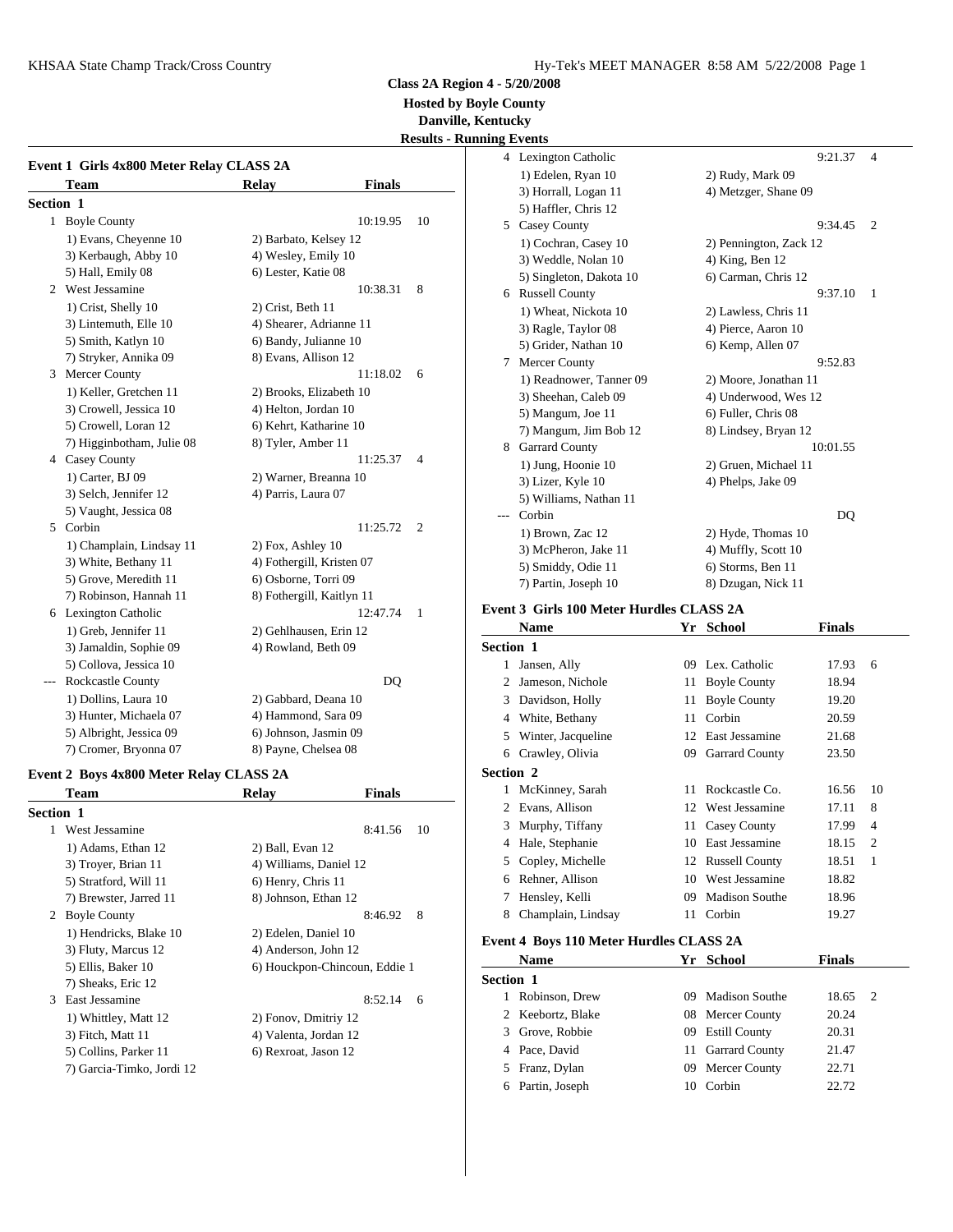**Hosted by Boyle County**

**Danville, Kentucky**

|                  | Section 2  (Event 4 Boys 110 Meter Hurdles CLASS 2A) |    |                     |        |                | <b>Results - Running Events</b><br>2<br>Wilso |
|------------------|------------------------------------------------------|----|---------------------|--------|----------------|-----------------------------------------------|
|                  | <b>Name</b>                                          |    | Yr School           | Finals |                | 3<br>Carm                                     |
| Section 2        |                                                      |    |                     |        |                | 4<br>Troye                                    |
|                  | 1 Crist, Heath                                       | 11 | West Jessamine      | 16.72  | 10             | 5<br>Howe                                     |
| 2                | Bustos, Steven                                       |    | 11 Corbin           | 17.65  | 8              | 6 Long,                                       |
| 3                | Rodgers, Micheal                                     |    | 10 Casey County     | 18.45  | 6              |                                               |
|                  | 4 Thomas, Antoine                                    |    | 10 Madison Southe   | 18.57  | 4              | Event 7 Gi                                    |
|                  | 5 Fadley, Andrew                                     |    | 12 West Jessamine   | 18.96  | 1              | Tean                                          |
| 6                | Barsotti, Phillip                                    |    | 10 Boyle County     | 19.25  |                | Section 1                                     |
| 7                | Ellison, Jordan                                      |    | 09 Casey County     | 20.34  |                | 1 Corbi                                       |
|                  | 8 Raispis, Ed                                        |    | 10 Boyle County     | 24.45  |                | $1)$ Fo                                       |
|                  |                                                      |    |                     |        |                | 3) Mi                                         |
|                  | Event 5 Girls 100 Meter Dash CLASS 2A                |    |                     |        |                | 5) Ste                                        |
|                  | <b>Name</b>                                          |    | Yr School           | Finals |                | $7)$ Ch                                       |
| <b>Section 1</b> |                                                      |    |                     |        |                | 2 Russe                                       |
|                  | 1 Clark, Erica                                       |    | 12 Corbin           | 14.97  |                | $1)$ Ke                                       |
|                  | 2 Hensley, Hailey                                    |    | 09 Madison Southe   | 15.23  |                | 3) Say<br>Lexin                               |
| 3                | Murphy, Brittany                                     |    | 10 Estill County    | 15.27  |                | $1)$ De                                       |
|                  | 4 Gibson, Kayla                                      |    | 10 Garrard County   | 15.52  |                | 3) Jan                                        |
|                  | 5 Bonner, Sarah                                      |    | 12 Russell County   | 15.91  |                | 5) Sh                                         |
|                  | 6 Gehlhausen, Erin                                   |    | 12 Lex. Catholic    | 16.21  |                | Section 2                                     |
|                  | 7 Ayres, Brianne                                     |    | 10 Estill County    | 17.00  |                | 1 Merce                                       |
| Section 2        |                                                      |    |                     |        |                | 1) Lo                                         |
|                  | 1 Bryant, Christin                                   |    | 11 Mercer County    | 14.20  | $\mathbf{1}$   | $3)$ Ke                                       |
|                  | 2 Lester, Katie                                      |    | 08 Boyle County     | 14.50  |                | $5)$ Fo:                                      |
| 3                | Shelton, Mariah                                      |    | 09 Lex. Catholic    | 14.64  |                | 7) Fla                                        |
|                  | 4 Tarter, Kirsten                                    |    | 10 Casey County     | 14.69  |                | 2<br>Rock                                     |
| 5                | Wilson, Aariel                                       |    | 09 Madison Southe   | 15.02  |                | $1)$ Al                                       |
|                  | 6 Baker, Shelby                                      |    | 10 Garrard County   | 15.40  |                | 3) Ma                                         |
| 7                | Pennington, Sarah                                    | 09 | Corbin              | 15.79  |                | $5)$ Hii                                      |
| Section 3        |                                                      |    |                     |        |                | $(7)$ Th                                      |
|                  | 1 Thacker, Morgan                                    |    | 12 Rockcastle Co.   | 13.14  | 10             | Boyle<br>3                                    |
|                  | 2 Lee, Jenna                                         |    | 11 Casey County     | 13.31  | 8              | 1) Ha                                         |
| 3                | Flora, Leah                                          |    | 10 Mercer County    | 13.64  | 6              | 3) Ha                                         |
| 4                | Tolliver, Sarah                                      |    | 12 East Jessamine   | 13.69  | $\overline{4}$ | 5) Ba                                         |
| 5                | Mattingly, Katy                                      |    | 11 Rockcastle Co.   | 13.93  | 2              | $7)$ Les                                      |
| 6                | Hartley, Larissa                                     | 09 | <b>Boyle County</b> | 14.32  |                | 4 Madis                                       |
|                  | 7 Grider, Whitney                                    |    | 10 Russell County   | 14.57  |                | 1) By<br>3) Scl                               |
|                  |                                                      |    |                     |        |                |                                               |

## **Event 6 Boys 100 Meter Dash CLASS 2A**

|                  | <b>Name</b>         |    | Yr School         | <b>Finals</b> |                | 5<br>Casey |  |
|------------------|---------------------|----|-------------------|---------------|----------------|------------|--|
| <b>Section 1</b> |                     |    |                   |               |                | $1)$ Ta    |  |
|                  | 1 Lawless, Chris    |    | 11 Russell County | 13.42         |                | $3)$ Co    |  |
|                  | 2 Thomason, Michael |    | 11 Rockcastle Co. | 13.58         |                | $5)$ Leo   |  |
|                  | 3 Elliott, Tyler    |    | 11 Casey County   | 13.61         |                | $7)$ Co    |  |
| 4                | Meyer, Dean         |    | 08 Estill County  | 14.44         |                | West<br>6  |  |
|                  | 5 Wynn, Alex        |    | 09 Corbin         | 14.45         |                | $1)$ Fai   |  |
| <b>Section 2</b> |                     |    |                   |               |                | $3)$ Sm    |  |
|                  | Ellis, Donovan      |    | 09 Mercer County  | 12.31         | $\overline{2}$ | 5) Yo      |  |
|                  | 2 Johnson, Josh     |    | 10 Corbin         | 12.74         |                | 7) Ev      |  |
|                  | 3 Roberts, Ryan     |    | 08 Estill County  | 12.82         |                |            |  |
|                  | 4 Quintana, Tyler   | 11 | West Jessamine    | 13.16         |                |            |  |
| <b>Section 3</b> |                     |    |                   |               |                |            |  |
|                  | Guy, Winston        |    | 12 Lex. Catholic  | 11.40         | 10             |            |  |
|                  |                     |    |                   |               |                |            |  |

| ututny |                                          |                   |        |                |
|--------|------------------------------------------|-------------------|--------|----------------|
|        | ng Events                                |                   |        |                |
| 2      | Wilson, Oba                              | 11 Lex. Catholic  | 11.67  | - 8            |
|        | 3 Carman, Ben                            | 10 Boyle County   | 11.94  | - 6            |
|        | 4 Troyer, Randy                          | 11 West Jessamine | 12.04  | $\overline{4}$ |
|        | 5 Howell, Travis                         | 12 Boyle County   | J12.31 |                |
|        | 6 Long, Darren                           | 11 Casey County   | 12.49  |                |
|        | vont 7. Cirls 4x200 Motor Polay CLASS 2A |                   |        |                |

## **Event 7 Girls 4x200 Meter Relay CLASS 2A**

|                  | Team                       | <b>Relay</b>               | <b>Finals</b>                |                |
|------------------|----------------------------|----------------------------|------------------------------|----------------|
| <b>Section 1</b> |                            |                            |                              |                |
|                  | 1 Corbin                   |                            | 2:01.41                      |                |
|                  | 1) Fox, Ashley 10          | 2) Grove, Meredith 11      |                              |                |
|                  | 3) Miller, Jessica 09      | 4) Clark, Erica 12         |                              |                |
|                  | 5) Stewart, Bobbie 10      | 6) Pennington, Sarah 09    |                              |                |
|                  | 7) Champlain, Lindsay 11   | 8) Fothergill, Kristen 07  |                              |                |
|                  | 2 Russell County           |                            | 2:08.70                      |                |
|                  | 1) Keaton, Casey 10        | 2) Bonner, Sarah 12        |                              |                |
|                  | 3) Sayer, Tara 08          | 4) Grider, Whitney 10      |                              |                |
|                  | --- Lexington Catholic     |                            | FS                           |                |
|                  | 1) Deletter, Allison 09    | 2) Hurak, Christa 11       |                              |                |
|                  | 3) Jansen, Ally 09         |                            | 4) Montague, Mary Stewart 10 |                |
|                  | 5) Shelton, Mariah 09      | 6) Collova, Jessica 10     |                              |                |
| <b>Section 2</b> |                            |                            |                              |                |
|                  | 1 Mercer County            |                            | 1:51.90                      | 10             |
|                  | 1) Logue, Olivia 09        | 2) Campbell, Caitlin 11    |                              |                |
|                  | 3) Kehrt, Katharine 10     | 4) Flora, Leah 10          |                              |                |
|                  | 5) Fox, Savannah 10        | 6) Bryant, Christin 11     |                              |                |
|                  | 7) Flach, Taylor 10        | 8) Tyler, Amber 11         |                              |                |
|                  | 2 Rockcastle County        |                            | 1:53.96                      | 8              |
|                  | 1) Albright, Jessica 09    | 2) McKinney, Sarah 11      |                              |                |
|                  | 3) Mattingly, Katy 11      | 4) Payne, Chelsea 08       |                              |                |
|                  | 5) Hines, Amber 09         | 6) Howard, Kayla 09        |                              |                |
|                  | 7) Thacker, Morgan 12      | 8) Smith, Samantha 10      |                              |                |
|                  | 3 Boyle County             |                            | 1:56.76                      | 6              |
|                  | 1) Hall, Emily 08          | 2) Hartley, Larissa 09     |                              |                |
|                  | 3) Hall, Lindsey 10        | 4) Fredrick, Edie 10       |                              |                |
|                  | 5) Barbato, Kelsey 12      | 6) Wesley, Emily 10        |                              |                |
|                  | 7) Lester, Katie 08        |                            |                              |                |
|                  | 4 Madison Southern         |                            | 1:58.44                      | $\overline{4}$ |
|                  | 1) Byrd, Dominiqa 11       | 2) Honnegar, Anna 10       |                              |                |
|                  | 3) Schoenoff, Katie 11     | 4) Hensley, Kelli 09       |                              |                |
|                  | 5) Christensen, Melissa 12 | 6) Dizdarevic, Una 10      |                              |                |
|                  | 5 Casey County             |                            | 1:59.19                      | 2              |
|                  | 1) Tarter, Kirsten 10      | 2) Parris, Laura 07        |                              |                |
|                  | 3) Cowan, Rae 11           | 4) Carter, BJ 09           |                              |                |
|                  | 5) Lee, Jenna 11           | 6) Vaught, Jessica 08      |                              |                |
|                  | 7) Coffman, Nicole 09      |                            |                              |                |
|                  | 6 West Jessamine           |                            | 2:01.04                      | 1              |
|                  | 1) Fain, Robin 12          | 2) Setzer, Amanda 10       |                              |                |
|                  | 3) Smith, Katlyn 10        | 4) Sayre, Morgan 09        |                              |                |
|                  | 5) Young, Natalie 12       | 6) Cates, Nancy Carolyn 10 |                              |                |
|                  | 7) Evans, Allison 12       | 8) Lintemuth, Elle 10      |                              |                |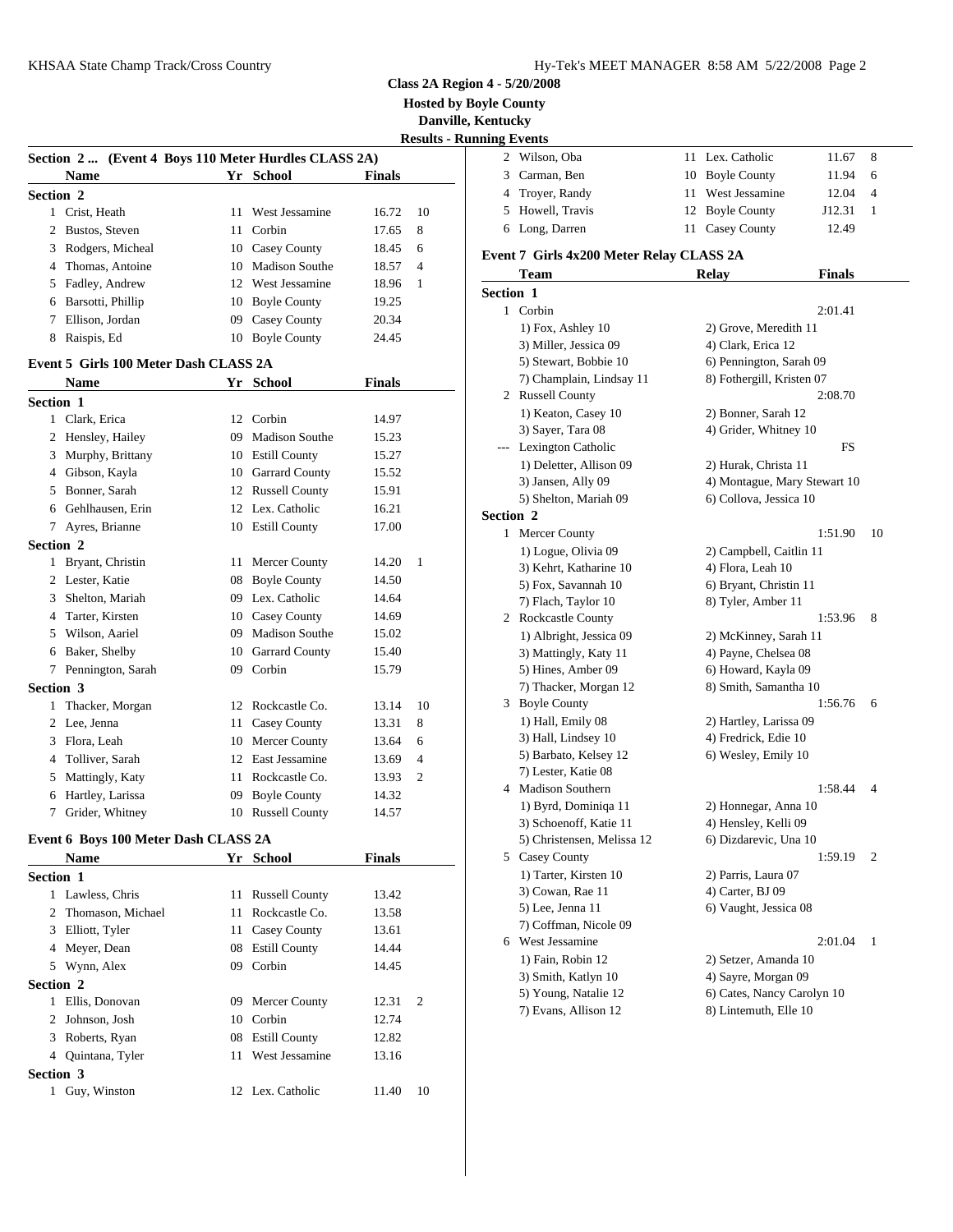### KHSAA State Champ Track/Cross Country The Country Hy-Tek's MEET MANAGER 8:58 AM 5/22/2008 Page 3

**Class 2A Region 4 - 5/20/2008 Hosted by Boyle County**

**Danville, Kentucky Results - Running Events**

|           | Event 8 Boys 4x200 Meter Relay CLASS 2A |                          |               |                |              | Event 10 B         |
|-----------|-----------------------------------------|--------------------------|---------------|----------------|--------------|--------------------|
|           | <b>Team</b>                             | Relay                    | <b>Finals</b> |                |              | <b>Nam</b>         |
| Section 1 |                                         |                          |               |                | Section 1    |                    |
|           | 1 Mercer County                         |                          | 1:35.74       | 10             | $\mathbf{1}$ | Canar              |
|           | 1) Ellis, Donovan 09                    | 2) Burrus, Isaiah 08     |               |                | 2            | Stratf             |
|           | 3) Short, Trevor 11                     | 4) Mays, Russell 10      |               |                | 3            | Ander              |
|           | 5) Litherland, Tom 12                   | 6) Abner, Jacob 09       |               |                | 4            | Brew:              |
|           | 7) Yeast, Nick 09                       | 8) Mercado, David 12     |               |                | 5            | Hama               |
|           | 2 Boyle County                          |                          | 1:36.59       | 8              | 6            | Haffle             |
|           | 1) Houckpon-Chincoun, Eddie 1           | 2) Hendeson, Josh 10     |               |                | 7            | Mang               |
|           | 3) Howell, Travis 12                    | 4) MacShara, Rees 10     |               |                | 8            | Christ             |
|           | 5) Ferrell, Bryan 09                    | 6) Gariboldi, Giacomo 12 |               |                | 9            | Fonoy              |
|           | 7) Terry, Josh 09                       | 8) Gill, Nick 09         |               |                | 10           | Muffl              |
| 3         | Corbin                                  |                          | 1:36.74       | 6              | 11           | Vaugl              |
|           | 1) Botner, Drew 11                      | 2) Bustos, Steven 11     |               |                | 12           |                    |
|           | 3) McPheron, Jake 11                    | 4) Worthy, Kevin 12      |               |                |              | Lizer,             |
|           | 5) Childers, Derrick 10                 | 6) Johnson, Josh 10      |               |                | 13           | Grint              |
|           | 7) Brown, Zac 12                        | 8) Hyde, Thomas 10       |               |                | 14           | Rexro              |
| 4         | West Jessamine                          |                          | 1:36.95       | $\overline{4}$ | 15           | Linds              |
|           | 1) Ball, Parker 10                      | 2) Fadley, Andrew 12     |               |                | Event 11 G   |                    |
|           | 3) McKenzie, Cato 12                    | 4) Troyer, Brian 11      |               |                |              | Tean               |
|           | 5) Pollard, John 11                     | 6) Crist, Heath 11       |               |                | Section 1    |                    |
|           | 7) Henry, Chris 11                      | 8) Troyer, Randy 11      |               |                |              | 1 Lexin            |
|           | 5 Lexington Catholic                    |                          | 1:37.37       | 2              |              |                    |
|           | 1) Isreal, Shane 12                     | 2) LaPrelle, Clark 12    |               |                |              | $1)$ De<br>$3)$ Hu |
|           | 3) Raglin, Greg 10                      | 4) Vasiko, Kyle 11       |               |                |              | 5) Mo              |
|           | 5) Wilson, Oba 11                       | 6) Suk Lin, James 09     |               |                |              | $7)$ Co            |
|           | 7) Guy, Winston 12                      | 8) Canary, Thomas 11     |               |                | 2            | Madis              |
|           | 6 Casey County                          |                          | 1:44.95       | 1              |              |                    |
|           | 1) Elliott, Tyler 11                    | 2) Cochran, Casey 10     |               |                |              | $1)$ Wi            |
|           | 3) Long, Darren 11                      | 4) Lee, Joe 09           |               |                |              | $3)$ Ch            |
|           | 5) Franklin, Aaron 09                   | 6) Sutherland, Justin 09 |               |                |              | 5) By<br>7) He     |
|           | 7) Pennington, Zack 12                  |                          |               |                |              | $2$ $Csub$ :       |

#### **Event 9 Girls 1600 Meter Run CLASS 2A**

|                  | <b>Name</b>            |    | Yr School             | <b>Finals</b> |                | $3)$ Fot            |
|------------------|------------------------|----|-----------------------|---------------|----------------|---------------------|
| <b>Section 1</b> |                        |    |                       |               |                | $5)$ Os             |
|                  | Hunter, Michaela       | 07 | Rockcastle Co.        | 5:38.24       | 10             | 7) Ste              |
|                  | 2 Little, LeAnne       |    | 11 Lex. Catholic      | 5:40.13       | 8              | <b>Section 2</b>    |
| 3                | Dollins, Laura         |    | 10 Rockcastle Co.     | 5:46.92       | 6              | Casey               |
| 4                | Upton, Katie           |    | 08 Boyle County       | 5:53.09       | $\overline{4}$ | 1) Co               |
| 5                | Kerbaugh, Abby         |    | 10 Boyle County       | 5:53.21       | $\overline{2}$ | $3)$ Leo            |
| 6                | Selch, Jennifer        |    | 12 Casey County       | 5:54.37       | 1              | 5) Pai              |
|                  | Keller, Gretchen       |    | 11 Mercer County      | 5:56.59       |                | Rock<br>2           |
| 8                | Chritensen, Kayla      | 09 | <b>Madison Southe</b> | 6:08.23       |                | $1)$ M              |
| 9                | Brooks, Elizabeth      |    | 10 Mercer County      | 6:20.21       |                | $3)$ Ma<br>$5)$ Hii |
| 10               | Jennings, Mary         | 11 | East Jessamine        | 6:25.51       |                | 7) Sm               |
| 11               | Bandy, Julianne        | 10 | West Jessamine        | 6:28.47       |                | Merce<br>3          |
| 12               | Stryker, Annika        | 09 | West Jessamine        | 6:33.61       |                | $1)$ Lo             |
| 13               | Adams, Kaitlyn         |    | 10 Garrard County     | 6:43.63       |                | $3)$ Br             |
|                  | 14 Fothergill, Kristen | 07 | Corbin                | 7:02.04       |                | 5) Fla              |
| 15               | Fothergill, Kaitlyn    | 11 | Corbin                | 8:06.06       |                | 7) Ke               |
|                  |                        |    |                       |               |                |                     |

|                  | <b>Name</b>        |    | Yr School             | <b>Finals</b> |                |
|------------------|--------------------|----|-----------------------|---------------|----------------|
| <b>Section 1</b> |                    |    |                       |               |                |
| 1                | Canary, Thomas     |    | 11 Lex. Catholic      | 4:24.77       | 10             |
| 2                | Stratford, Will    | 11 | West Jessamine        | 4:27.16       | 8              |
| 3                | Anderson, John     |    | 12 Boyle County       | 4:53.07       | 6              |
| 4                | Brewster, Jarred   | 11 | West Jessamine        | 4:54.67       | $\overline{4}$ |
| 5                | Hamadouche, Khalil | 11 | <b>Boyle County</b>   | 5:00.00       | $\overline{c}$ |
| 6                | Haffler, Chris     |    | 12 Lex. Catholic      | 5:06.90       | 1              |
| 7                | Mangum, Jim Bob    |    | 12 Mercer County      | 5:21.48       |                |
| 8                | Christensen, Ryan  | 10 | <b>Madison Southe</b> | 5:24.42       |                |
| 9                | Fonov, Dmitriy     | 12 | East Jessamine        | 5:24.81       |                |
| 10               | Muffly, Scott      | 10 | Corbin                | 5:31.12       |                |
| 11               | Vaught, Zach       | 09 | Casey County          | 5:50.94       |                |
| 12               | Lizer, Kyle        | 10 | <b>Garrard County</b> | 5:52.63       |                |
| 13               | Grinter, James     | 10 | Corbin                | 5:55.16       |                |
| 14               | Rexroat, Jason     | 12 | East Jessamine        | 6:04.81       |                |
| 15               | Lindsey, Bryan     | 12 | Mercer County         | 6:36.16       |                |
|                  |                    |    |                       |               |                |

# **Event 11 Girls 4x100 Meter Relay CLASS 2A**

|                  | <b>Team</b>                  | <b>Relay</b>            | <b>Finals</b> |    |
|------------------|------------------------------|-------------------------|---------------|----|
| <b>Section 1</b> |                              |                         |               |    |
|                  | 1 Lexington Catholic         |                         | 55.47         |    |
|                  | 1) Deletter, Allison 09      | 2) Shelton, Mariah 09   |               |    |
|                  | 3) Hurak, Christa 11         | 4) Jansen, Ally 09      |               |    |
|                  | 5) Montague, Mary Stewart 10 | 6) Gehlhausen, Erin 12  |               |    |
|                  | 7) Collova, Jessica 10       | 8) Greb, Jennifer 11    |               |    |
|                  | 2 Madison Southern           |                         | 57.01         |    |
|                  | 1) Wilson, Aariel 09         | 2) Hogwood, Liz 11      |               |    |
|                  | 3) Christensen, Melissa 12   | 4) Howell, Shelby 10    |               |    |
|                  | 5) Byrd, Dominiqa 11         | 6) Cameron, Laken 10    |               |    |
|                  | 7) Hensley, Hailey 09        | 8) Shearer, Misty 12    |               |    |
| 3                | Corbin                       |                         | 1:02.59       |    |
|                  | 1) Clark, Erica 12           | 2) King, Jamie 10       |               |    |
|                  | 3) Fothergill, Kim 09        | 4) Pennington, Sarah 09 |               |    |
|                  | 5) Osborne, Torri 09         | 6) Miller, Jessica 09   |               |    |
|                  | 7) Stewart, Bobbie 10        | 8) Fox, Ashley 10       |               |    |
| <b>Section 2</b> |                              |                         |               |    |
|                  | 1 Casey County               |                         | 53.21         | 10 |
|                  | 1) Coffman, Nicole 09        | 2) Cowan, Rae 11        |               |    |
|                  | 3) Lee, Jenna 11             | 4) Tarter, Kirsten 10   |               |    |
|                  | 5) Parris, Laura 07          |                         |               |    |
|                  | 2 Rockcastle County          |                         | 53.25         | 8  |
|                  | 1) McKinney, Sarah 11        | 2) Albright, Jessica 09 |               |    |
|                  | 3) Mattingly, Katy 11        | 4) Payne, Chelsea 08    |               |    |
|                  | 5) Hines, Amber 09           | 6) Howard, Kayla 09     |               |    |
|                  | 7) Smith, Samantha 10        | 8) Thacker, Morgan 12   |               |    |
| 3                | <b>Mercer County</b>         |                         | 53.64         | 6  |
|                  | 1) Logue, Olivia 09          | 2) Campbell, Caitlin 11 |               |    |
|                  | 3) Bryant, Christin 11       | 4) Flora, Leah 10       |               |    |
|                  | 5) Flach, Taylor 10          | 6) Fox, Savannah 10     |               |    |
|                  | 7) Kehrt, Katharine 10       | 8) Tyler, Amber 11      |               |    |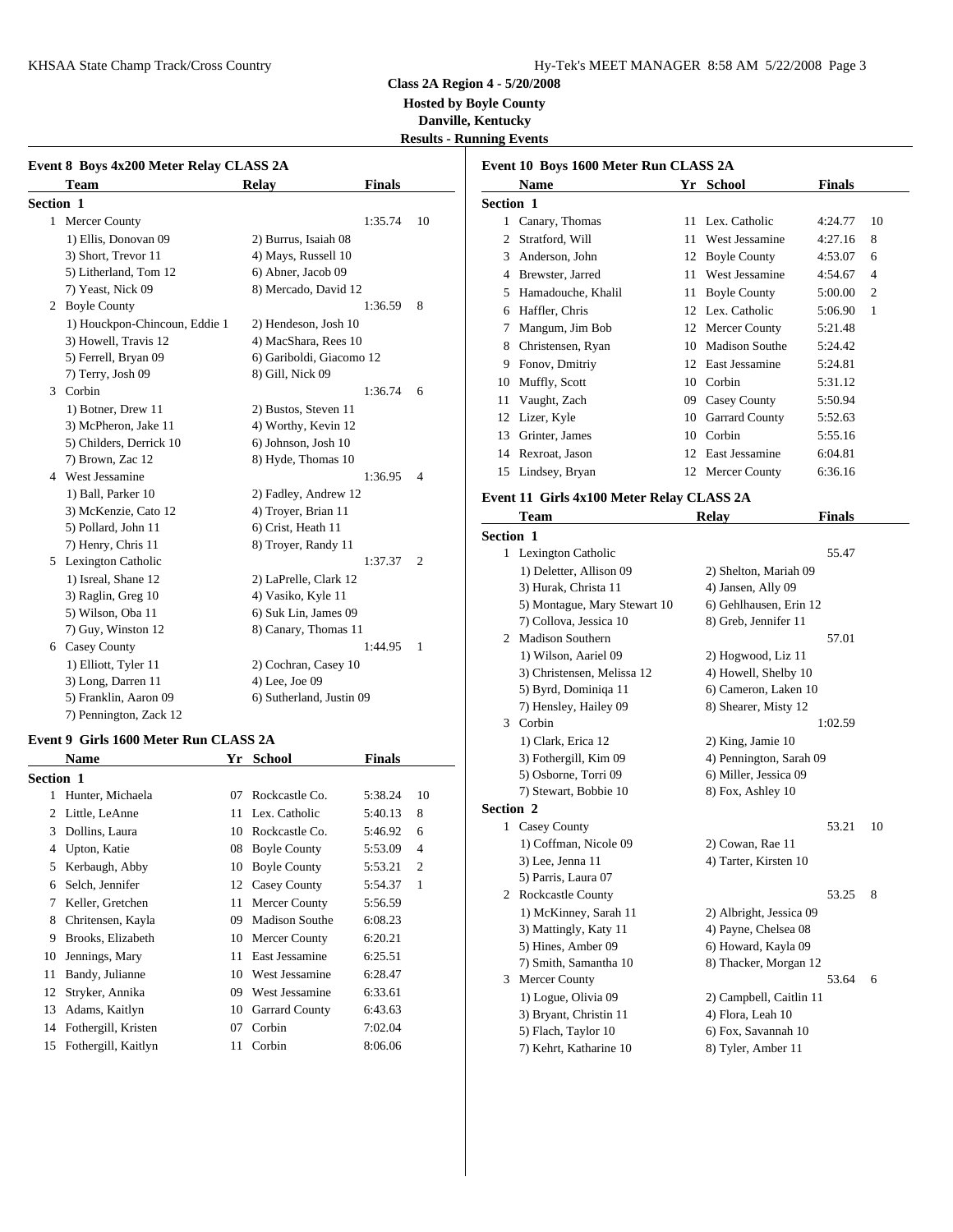**Hosted by Boyle County**

**Danville, Kentucky**

**Results - Running Events**

|    | Section 2  (Event 11 Girls 4x100 Meter Relay CLASS 2A) |                            |               |                |           | $3$ Ayre        |
|----|--------------------------------------------------------|----------------------------|---------------|----------------|-----------|-----------------|
|    | <b>Team</b>                                            | Relay                      | <b>Finals</b> |                | Section 2 |                 |
|    | 4 West Jessamine                                       |                            | 54.26         | $\overline{4}$ |           | Smit            |
|    | 1) Fain, Robin 12                                      | 2) Williams, Lindsey 12    |               |                |           | 2 Parr          |
|    | 3) Sayre, Morgan 09                                    | 4) Cates, Nancy Carolyn 10 |               |                |           | 3 Grov          |
|    | 5) Young, Natalie 12                                   | 6) Setzer, Amanda 10       |               |                |           | 4 Mill          |
|    | 7) Smith, Katlyn 10                                    | 8) Rehner, Allison 10      |               |                |           | 5 Tyle          |
| 5. | East Jessamine                                         |                            | 54.37         | $\overline{c}$ | Section 3 |                 |
|    | 1) Hale, Christina 12                                  | 2) Hale, Stephanie 10      |               |                |           | Ham             |
|    | 3) Tolliver, Sarah 12                                  | 4) Winter, Jacqueline 12   |               |                |           | 2 Evan          |
| 6  | <b>Boyle County</b>                                    |                            | 54.40         | $\overline{1}$ |           | 3 Coff          |
|    | 1) Jameson, Nichole 11                                 | 2) Lester, Katie 08        |               |                |           | 4 Keh           |
|    | 3) Hall, Lindsey 10                                    | 4) Hartley, Larissa 09     |               |                |           | 5 Harr          |
|    | 5) Fredrick, Edie 10                                   | 6) Settle, Natalie 08      |               |                | 6         | Copl            |
|    | 7) Hall, Emily 08                                      |                            |               |                |           | $7.1$ interest. |

## **Event 12 Boys 4x100 Meter Relay CLASS 2A**

|           | <b>Team</b>                   | <b>Relay</b>             | <b>Finals</b> |                |              | <b>Nam</b>                  |
|-----------|-------------------------------|--------------------------|---------------|----------------|--------------|-----------------------------|
| Section 1 |                               |                          |               |                | Section 1    |                             |
|           | 1 Lexington Catholic          |                          | 44.00         | 10             |              |                             |
|           | 1) Guy, Winston 12            | 2) Vasiko, Kyle 11       |               |                | $\mathbf{1}$ | Rudy.                       |
|           | 3) Wilson, Oba 11             | 4) Raglin, Greg 10       |               |                | 2            | Garci                       |
|           | 5) Isreal, Shane 12           | 6) LaPrelle, Clark 12    |               |                | 3            | Suk <sub>L</sub>            |
|           | 7) Suk Lin, James 09          |                          |               |                | Section 2    |                             |
|           | 2 Mercer County               |                          | 45.71         | 8              | 1            | Abner                       |
|           | 1) Short, Trevor 11           | 2) Delahousay, Ellis 11  |               |                | 2            | Pierce                      |
|           | 3) Ellis, Donovan 09          | 4) Mays, Russell 10      |               |                | 3            | Botne                       |
|           | 5) Litherland, Tom 12         | 6) Burrus, Isaiah 08     |               |                | 4            | Cochi                       |
|           | 7) Smith, Zack 11             | 8) Yeast, Nick 09        |               |                | 5            | Penni                       |
| 3         | West Jessamine                |                          | 46.58         | 6              | 6            | Alcor                       |
|           | 1) Ball, Parker 10            | 2) Fadley, Andrew 12     |               |                | Section 3    |                             |
|           | 3) McKenzie, Cato 12          | 4) Troyer, Randy 11      |               |                | 1            | Carm                        |
|           | 5) Pollard, John 11           | 6) Martin, David 09      |               |                | 2            | McPh                        |
|           | 7) Monell, Issac 11           | 8) Quintana, Tyler 11    |               |                | 3            | Adam                        |
|           | 4 Boyle County                |                          | 47.66         | 4              | 4            | Burru                       |
|           | 1) Houckpon-Chincoun, Eddie 1 | 2) Hendeson, Josh 10     |               |                | 5            | Henry                       |
|           | 3) Howell, Travis 12          | 4) Gariboldi, Giacomo 12 |               |                | 6            | Poynt                       |
|           | 5) Ferrell, Bryan 09          | 6) Porter, Tom 09        |               |                | 7            | Whitt                       |
|           | 7) Gill, Nick 09              |                          |               |                | 8            | Sheak                       |
| 5.        | Corbin                        |                          | 48.91         | $\overline{2}$ |              |                             |
|           | 1) Moye, Chris 09             | 2) Childers, Derrick 10  |               |                |              | Event 15 G                  |
|           | 3) Johnson, Josh 10           | 4) Botner, Drew 11       |               |                |              | <b>Nam</b>                  |
|           | 5) Bustos, Steven 11          | 6) Worthy, Kevin 12      |               |                | Section 1    |                             |
|           | 7) Brown, Zac 12              | 8) McPheron, Jake 11     |               |                | 1            | Settle                      |
|           | 6 Casey County                |                          | 49.90         | 1              | 2            | Rama                        |
|           | 1) Elliott, Tyler 11          | 2) Long, Darren 11       |               |                | 3            | Raffa                       |
|           | 3) Pennington, Zack 12        | 4) Lee, Joe 09           |               |                | 4            | Camp                        |
|           | 5) Franklin, Aaron 09         | 6) Sutherland, Justin 09 |               |                | 5            | White                       |
|           | 7) Cochran, Casey 10          |                          |               |                |              | $\mathbf{r}$ . $\mathbf{r}$ |

#### **Event 13 Girls 400 Meter Dash CLASS 2A**

| <b>Name</b> |                   |  | Yr School         | <b>Finals</b> | <b>Section</b> |
|-------------|-------------------|--|-------------------|---------------|----------------|
| Section 1   |                   |  |                   |               |                |
|             | 1 Crawley, Olivia |  | 09 Garrard County | 1:20.67       |                |
|             | 2 Caudill, Tamzie |  | 09 Estill County  | 1:25.09       |                |

|                  | 3 Ayres, Brianne                          |    | 10 Estill County      | 1:25.74       |                |
|------------------|-------------------------------------------|----|-----------------------|---------------|----------------|
| <b>Section 2</b> |                                           |    |                       |               |                |
|                  | 1 Smith, Katlyn                           |    | 10 West Jessamine     | 1:08.59       |                |
|                  | 2 Parris, Laura                           |    | 07 Casey County       | 1:08.99       |                |
|                  | 3 Grove, Meredith                         | 11 | Corbin                | 1:09.06       |                |
|                  | 4 Miller, Jessica                         |    | 09 Corbin             | 1:09.98       |                |
|                  | 5 Tyler, Amber                            |    | 11 Mercer County      | 1:10.84       |                |
| <b>Section 3</b> |                                           |    |                       |               |                |
|                  | 1 Hammond, Sara                           |    | 09 Rockcastle Co.     | 59.64         | 10             |
|                  | 2 Evans, Cheyenne                         |    | 10 Boyle County       | 1:00.68       | 8              |
|                  | 3 Coffman, Nicole                         |    | 09 Casey County       | 1:02.54       | 6              |
|                  | 4 Kehrt, Katharine                        |    | 10 Mercer County      | 1:03.22       | 4              |
|                  | 5 Harris, Allison                         |    | 07 Russell County     | 1:04.97       | 2              |
|                  | 6 Copley, Michelle                        |    | 12 Russell County     | 1:06.46       | 1              |
|                  | 7 Lintemuth, Elle                         |    | 10 West Jessamine     | 1:09.10       |                |
|                  | Event 14 Boys 400 Meter Dash CLASS 2A     |    |                       |               |                |
|                  | <b>Name</b>                               |    | Yr School             | <b>Finals</b> |                |
| Section 1        |                                           |    |                       |               |                |
|                  | 1 Rudy, Mark                              |    | 09 Lex. Catholic      | 59.75         |                |
|                  | 2 Garcia-Timko, Jordi                     |    | 12 East Jessamine     | 1:05.50       |                |
|                  | 3 Suk Lin, James                          |    | 09 Lex. Catholic      | 1:11.55       |                |
| <b>Section 2</b> |                                           |    |                       |               |                |
|                  | 1 Abner, Jacob                            |    | 09 Mercer County      | 56.29         |                |
|                  | 2 Pierce, Aaron                           |    | 10 Russell County     | 56.93         |                |
|                  | 3 Botner, Drew                            | 11 | Corbin                | 57.34         |                |
|                  | 4 Cochran, Casey                          |    | 10 Casey County       | 58.92         |                |
|                  | 5 Pennington, Zack                        |    | 12 Casey County       | 59.49         |                |
|                  | 6 Alcorn, Nathan                          |    | 08 Rockcastle Co.     | 1:00.75       |                |
| Section 3        |                                           |    |                       |               |                |
|                  | 1 Carman, Ben                             |    | 10 Boyle County       | 52.57         | 10             |
|                  | 2 McPheron, Jake                          |    | 11 Corbin             | 53.03         | 8              |
|                  | 3 Adams, Ethan                            |    | 12 West Jessamine     | 54.02         | 6              |
|                  | 4 Burrus, Isaiah                          |    | 08 Mercer County      | 54.81         | $\overline{4}$ |
|                  | 5 Henry, Chris                            |    | 11 West Jessamine     | 55.06         | 2              |
|                  | 6 Poynter, Justin                         |    | 09 Rockcastle Co.     | 55.10         | 1              |
|                  | 7 Whittley, Matt                          |    | 12 East Jessamine     | 56.88         |                |
| 8                | Sheaks, Eric                              |    | 12 Boyle County       | 1:00.11       |                |
|                  | Event 15 Girls 300 Meter Hurdles CLASS 2A |    |                       |               |                |
|                  | <b>Name</b>                               | Yr | <b>School</b>         | <b>Finals</b> |                |
| Section 1        |                                           |    |                       |               |                |
| $\mathbf{1}$     | Settle, Natalie                           | 08 | <b>Boyle County</b>   | 54.19         |                |
| 2                | Ramage, Lindsay                           | 09 | <b>Russell County</b> | 55.90         |                |
|                  | 3 Raffay, Elena                           | 08 | <b>Boyle County</b>   | 56.04         |                |
|                  | 4 Campbell, Caitlin                       | 11 | Mercer County         | 56.34         |                |
|                  | 5 White, Bethany                          | 11 | Corbin                | 58.24         |                |
|                  | 6 Fothergill, Kristen                     |    | 07 Corbin             | 1:02.73       |                |
| 7                | Winter, Jacqueline                        |    | 12 East Jessamine     | 1:03.18       |                |
| Section 2        |                                           |    |                       |               |                |
|                  | 1 Logue, Olivia                           |    | 09 Mercer County      | 48.74         | 10             |
|                  |                                           |    |                       |               |                |

2 Albright, Jessica 69 Rockcastle Co. 50.12 8

3 McKinney, Sarah 11 Rockcastle Co. 51.26 6 4 Evans, Allison 12 West Jessamine 51.36 4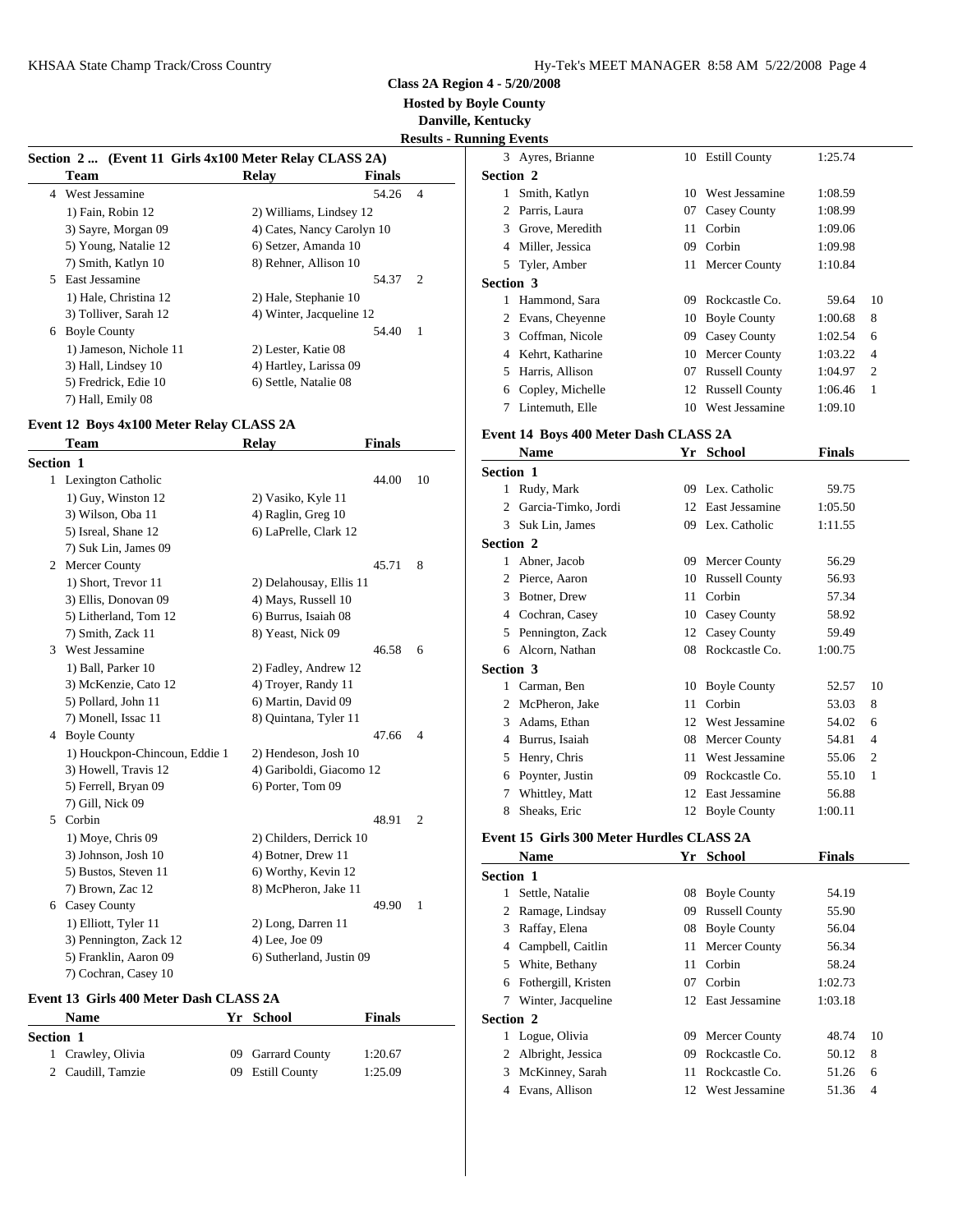| Hy-Tek's MEET MANAGER 8:58 AM 5/22/2008 Page 5 |  |  |  |
|------------------------------------------------|--|--|--|
|------------------------------------------------|--|--|--|

**Hosted by Boyle County**

|                  |                                                        |    |                   |               |                | <b>Danville, Kentucky</b>                                                                                                                                       |
|------------------|--------------------------------------------------------|----|-------------------|---------------|----------------|-----------------------------------------------------------------------------------------------------------------------------------------------------------------|
|                  |                                                        |    |                   |               |                | <b>Results - Running Events</b>                                                                                                                                 |
|                  | Section 2  (Event 15 Girls 300 Meter Hurdles CLASS 2A) |    |                   |               |                | 12 Readr                                                                                                                                                        |
|                  | <b>Name</b>                                            |    | Yr School         | <b>Finals</b> |                | 13<br>Edele                                                                                                                                                     |
|                  | 5 Murphy, Tiffany                                      |    | 11 Casey County   | 51.96         | 2              | Muffl<br>14                                                                                                                                                     |
|                  | 6 Hale, Stephanie                                      |    | 10 East Jessamine | 52.36         | 1              | Ragle<br>15                                                                                                                                                     |
|                  | 7 Jansen, Ally                                         |    | 09 Lex. Catholic  | 53.66         |                | 16 King,                                                                                                                                                        |
|                  | 8 Copley, Michelle                                     |    | 12 Russell County | 53.72         |                | Event 19 G                                                                                                                                                      |
|                  | Event 16 Boys 300 Meter Hurdles CLASS 2A               |    |                   |               |                | <b>Nam</b>                                                                                                                                                      |
|                  | Name                                                   |    | Yr School         | <b>Finals</b> |                | <b>Section 1</b>                                                                                                                                                |
| Section 1        |                                                        |    |                   |               |                | $\mathbf{1}$<br>Keato                                                                                                                                           |
|                  | 1 Thomas, Antoine                                      |    | 10 Madison Southe | 48.01         | 1              | 2<br>Gibso                                                                                                                                                      |
|                  | 2 Pace, David                                          |    | 11 Garrard County | 51.45         |                | Gabha<br>3                                                                                                                                                      |
|                  | 3 Grove, Robbie                                        |    | 09 Estill County  | 52.40         |                | Clark<br>4                                                                                                                                                      |
| Section 2        |                                                        |    |                   |               |                | 5<br>Murp                                                                                                                                                       |
|                  | 1 Crist, Heath                                         |    | 11 West Jessamine | 42.83         | 10             | Caudi<br>6                                                                                                                                                      |
|                  | 2 Barsotti, Phillip                                    |    | 10 Boyle County   | 46.33         | 8              | <b>Section 2</b>                                                                                                                                                |
|                  | 3 Rodgers, Micheal                                     |    | 10 Casey County   | 46.51         | 6              | Fox, S<br>1                                                                                                                                                     |
|                  | 4 Keebortz, Blake                                      |    | 08 Mercer County  | 47.78         | $\overline{4}$ | 2<br>Fredri                                                                                                                                                     |
|                  | 4 Brown, Zac                                           |    | 12 Corbin         | J47.78        | 2              | 3<br>Shelto                                                                                                                                                     |
| 6                | Ellison, Jordan                                        |    | 09 Casey County   | 50.37         |                | 4<br>Schoe                                                                                                                                                      |
|                  |                                                        |    |                   |               |                | 5<br>Setzer                                                                                                                                                     |
|                  | Event 17 Girls 800 Meter Run CLASS 2A                  |    |                   |               |                | Gride<br>6                                                                                                                                                      |
|                  | <b>Name</b>                                            |    | Yr School         | <b>Finals</b> |                | <b>Section 3</b>                                                                                                                                                |
| Section 1        |                                                        |    |                   |               |                | Smith<br>1                                                                                                                                                      |
|                  | 1 Lee, Jenna                                           |    | 11 Casey County   | 2:21.97       | 10             | Thack<br>2                                                                                                                                                      |
|                  | 2 Shearer, Adrianne                                    |    | 11 West Jessamine | 2:23.85       | 8              | 3<br>Cates                                                                                                                                                      |
|                  | 3 Wesley, Emily                                        |    | 10 Boyle County   | 2:29.50       | 6              | 4<br>Flora,                                                                                                                                                     |
|                  | 4 Dollins, Laura                                       |    | 10 Rockcastle Co. | 2:31.81       | $\overline{4}$ | Coffn<br>5                                                                                                                                                      |
|                  | 5 Hall, Emily                                          |    | 08 Boyle County   | 2:34.98       | 2              | Barba<br>6                                                                                                                                                      |
|                  | 6 Harris, Allison                                      |    | 07 Russell County | 2:39.45       | 1              | 7<br>Tolliv                                                                                                                                                     |
|                  | 7 Little, LeAnne                                       |    | 11 Lex. Catholic  | 2:41.74       |                | 8<br>Tarter                                                                                                                                                     |
|                  | 8 Chritensen, Kayla                                    |    | 09 Madison Southe | 2:42.10       |                | Event 20 B                                                                                                                                                      |
|                  | 9 Crowell, Loran                                       |    | 12 Mercer County  | 2:42.28       |                | <b>Nam</b>                                                                                                                                                      |
|                  |                                                        |    | 10 Lex. Catholic  | 2:42.84       |                |                                                                                                                                                                 |
|                  | 10 Montague, Mary Stewart                              |    |                   |               |                |                                                                                                                                                                 |
|                  | 11 Crowell, Jessica                                    |    | 10 Mercer County  | 2:45.73       |                |                                                                                                                                                                 |
|                  | 12 Champlain, Lindsay                                  |    | 11 Corbin         | 2:48.91       |                | $\mathbf{1}$                                                                                                                                                    |
| 13               | Fox, Ashley                                            |    | 10 Corbin         | 2:50.82       |                | 2                                                                                                                                                               |
|                  | 14 Warner, Breanna                                     |    | 10 Casey County   | 2:52.44       |                | 3                                                                                                                                                               |
| 15               | Grider, Suzanne                                        |    | 12 Russell County | 2:52.50       |                | 4                                                                                                                                                               |
|                  | 16 Gabbard, Deana                                      |    | 10 Rockcastle Co. | 3:02.06       |                | 5                                                                                                                                                               |
|                  | Event 18 Boys 800 Meter Run CLASS 2A                   |    |                   |               |                | 6                                                                                                                                                               |
|                  | <b>Name</b>                                            |    | Yr School         | <b>Finals</b> |                |                                                                                                                                                                 |
|                  |                                                        |    |                   |               |                | 1                                                                                                                                                               |
|                  | 1 Stratford, Will                                      | 11 | West Jessamine    | 1:59.06       | 10             |                                                                                                                                                                 |
|                  | 2 Canary, Thomas                                       |    | 11 Lex. Catholic  | 2:00.46       | 8              | 3                                                                                                                                                               |
|                  | 3 Troyer, Brian                                        |    | 11 West Jessamine | 2:04.33       | 6              |                                                                                                                                                                 |
|                  | 4 Blanton, Trent                                       |    | 12 Madison Southe | 2:07.42       | 4              | 5                                                                                                                                                               |
|                  | 5 Valenta, Jordan                                      |    | 12 East Jessamine | 2:09.85       | 2              | 6                                                                                                                                                               |
|                  | 6 Poynter, Justin                                      |    | 09 Rockcastle Co. | 2:11.61       | 1              | <b>Section 1</b><br>Ragli<br>Johns<br>Thom<br>Lawle<br>Pace,<br>Meye<br><b>Section 2</b><br>MacS<br>2 Busto<br>Robin<br>4 Pierce<br>Rober<br>Elliot<br>7 Lee, J |
| 7                | Hendricks, Blake                                       |    | 10 Boyle County   | 2:12.17       |                | <b>Section 3</b>                                                                                                                                                |
| 8                | Fluty, Marcus                                          |    | 12 Boyle County   | 2:12.52       |                | 1<br>Carm                                                                                                                                                       |
| 9                | Hyde, Thomas                                           |    | 10 Corbin         | 2:14.48       |                | Wilso<br>$\mathbf{2}^{\prime}$                                                                                                                                  |
| <b>Section 1</b> | 10 Fuller, Chris                                       |    | 08 Mercer County  | 2:17.59       |                | 3<br>Mays<br>4 Ball,                                                                                                                                            |

|              | <b>Danville, Kentucky</b>       |                                        |    |                       |                |    |
|--------------|---------------------------------|----------------------------------------|----|-----------------------|----------------|----|
|              | <b>Results - Running Events</b> |                                        |    |                       |                |    |
|              |                                 | 12 Readnower, Tanner                   |    | 09 Mercer County      | 2:22.35        |    |
|              |                                 | 13 Edelen, Ryan                        |    | 10 Lex. Catholic      | 2:24.08        |    |
| 2            |                                 | 14 Muffly, Scott                       |    | 10 Corbin             | 2:25.47        |    |
| $\mathbf{1}$ |                                 | 15 Ragle, Taylor                       |    | 08 Russell County     | 2:29.81        |    |
|              |                                 | 16 King, Ben                           |    | 12 Casey County       | 2:39.11        |    |
|              |                                 | Event 19 Girls 200 Meter Dash CLASS 2A |    |                       |                |    |
|              |                                 | <b>Name</b>                            |    | Yr School             | <b>Finals</b>  |    |
|              | Section 1                       |                                        |    |                       |                |    |
|              |                                 | 1 Keaton, Casey                        |    | 10 Russell County     | 31.26          |    |
| $\mathbf{1}$ |                                 | 2 Gibson, Kayla                        |    | 10 Garrard County     | 31.37          |    |
|              |                                 | 3 Gabhart, Jessica                     |    | 10 Garrard County     | 31.41          |    |
|              |                                 | 4 Clark, Erica                         |    | 12 Corbin             | 32.71          |    |
|              |                                 | 5 Murphy, Brittany                     |    | 10 Estill County      | 33.37          |    |
| 10           |                                 | 6 Caudill, Tamzie                      |    | 09 Estill County      | 33.56          |    |
| 8            | Section 2                       |                                        |    |                       |                |    |
| 6            |                                 | 1 Fox, Savannah                        |    | 10 Mercer County      | 28.84          |    |
| 4            |                                 | 2 Fredrick, Edie                       |    | 10 Boyle County       | 29.11          |    |
|              |                                 | 3 Shelton, Mariah                      |    | 09 Lex. Catholic      | 29.75          |    |
| 2            |                                 | 4 Schoenoff, Katie                     |    | 11 Madison Southe     | 29.95          |    |
|              |                                 | 5 Setzer, Amanda                       |    | 10 West Jessamine     | 30.22          |    |
|              |                                 | 6 Grider, Whitney                      |    | 10 Russell County     | 30.31          |    |
|              |                                 |                                        |    |                       |                |    |
|              | <b>Section 3</b>                | 1 Smith, Samantha                      |    | 10 Rockcastle Co.     |                | 10 |
| 10           |                                 |                                        |    | 12 Rockcastle Co.     | 26.46<br>26.82 | 8  |
| 8            |                                 | 2 Thacker, Morgan                      |    |                       |                |    |
| 6            |                                 | 3 Cates, Nancy Carolyn                 |    | 10 West Jessamine     | 27.33          | 6  |
| 4            |                                 | 4 Flora, Leah                          |    | 10 Mercer County      | 27.66          | 4  |
| 2            |                                 | 5 Coffman, Nicole                      |    | 09 Casey County       | 27.96          | 2  |
| 1            |                                 | 6 Barbato, Kelsey                      |    | 12 Boyle County       | 28.09          | 1  |
|              | 7                               | Tolliver, Sarah                        |    | 12 East Jessamine     | 28.44          |    |
|              |                                 | 8 Tarter, Kirsten                      |    | 10 Casey County       | 28.97          |    |
|              |                                 | Event 20 Boys 200 Meter Dash CLASS 2A  |    |                       |                |    |
|              |                                 | <b>Name</b>                            |    | Yr School             | <b>Finals</b>  |    |
|              | Section 1                       |                                        |    |                       |                |    |
|              |                                 | 1 Raglin, Greg                         |    | 10 Lex. Catholic      | 23.25          | 6  |
|              |                                 | 2 Johnson, Josh                        |    | 10 Corbin             | 25.44          |    |
|              | 3                               | Thomason, Michael                      |    | 11 Rockcastle Co.     | 26.52          |    |
|              | 4                               | Lawless, Chris                         |    | 11 Russell County     | 26.80          |    |
|              |                                 | 5 Pace, David                          | 11 | <b>Garrard County</b> | 27.60          |    |
|              |                                 | 6 Meyer, Dean                          |    | 08 Estill County      | 28.67          |    |
|              | Section 2                       |                                        |    |                       |                |    |
|              |                                 | 1 MacShara, Rees                       |    | 10 Boyle County       | 24.49          |    |
|              |                                 | 2 Bustos, Steven                       | 11 | Corbin                | 24.56          |    |
| 10           |                                 | 3 Robinson, Drew                       | 09 | <b>Madison Southe</b> | 25.24          |    |
| 8            |                                 | 4 Pierce, Aaron                        |    | 10 Russell County     | 25.60          |    |
| 6            |                                 | 5 Roberts, Ryan                        | 08 | <b>Estill County</b>  | 25.63          |    |
| 4            | 6                               | Elliott, Tyler                         | 11 | <b>Casey County</b>   | 25.89          |    |
| $\sqrt{2}$   |                                 | 7 Lee, Joe                             |    | 09 Casey County       | 27.04          |    |
| $\mathbf{1}$ | Section 3                       |                                        |    |                       |                |    |
|              |                                 | 1 Carman, Ben                          |    | 10 Boyle County       | 22.90          | 10 |
|              | $\mathbf{2}$                    | Wilson, Oba                            |    | 11 Lex. Catholic      | 23.05          | 8  |
|              | 3                               | Mays, Russell                          |    | 10 Mercer County      | 23.50          | 4  |
|              | 4                               | Ball, Parker                           |    | 10 West Jessamine     | J24.24         | 1  |
|              |                                 |                                        |    |                       |                |    |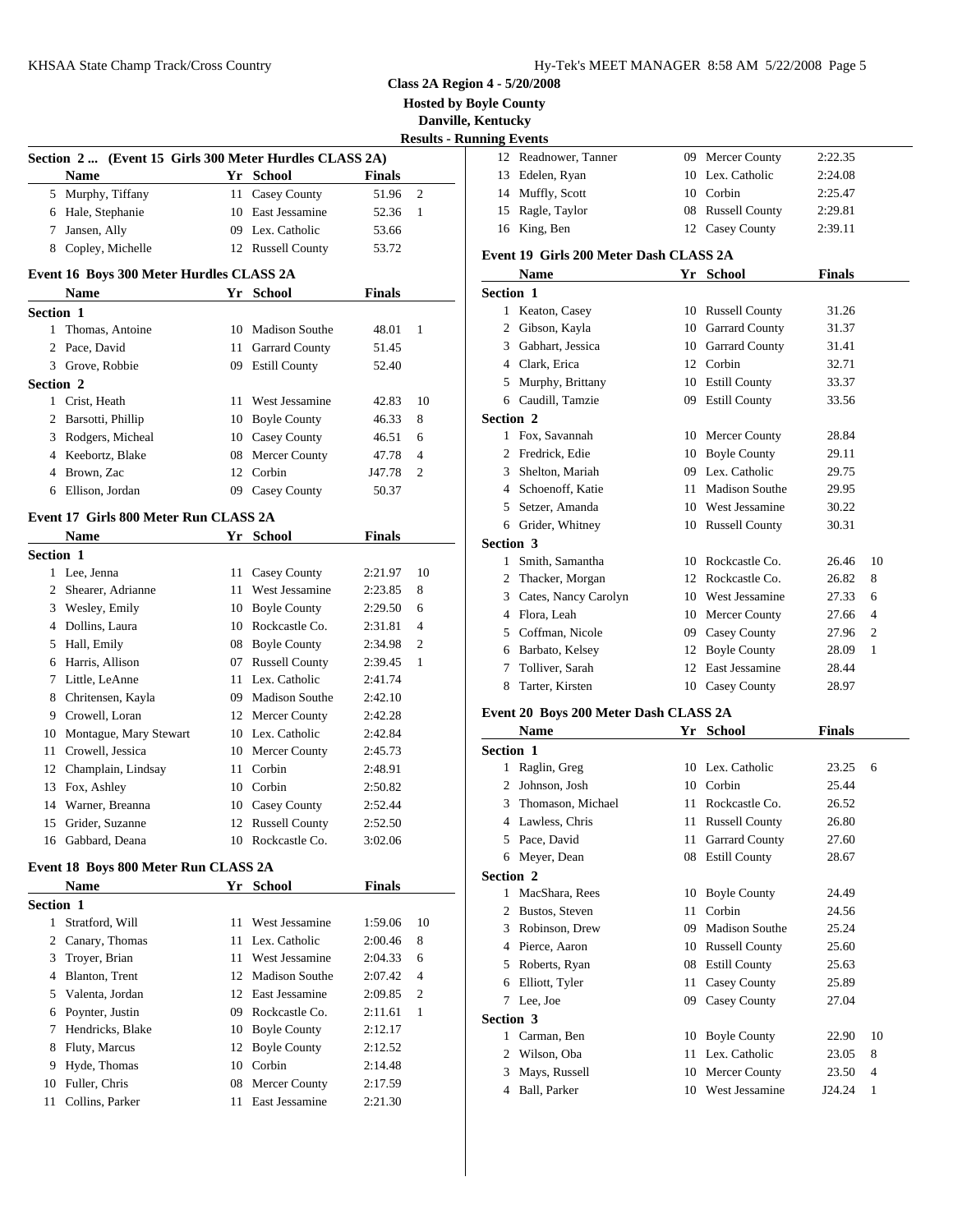**Hosted by Boyle County**

**Danville, Kentucky**

|                                                    |                                        |     |                   |               |                | <b>Results - Running Events</b> |          |
|----------------------------------------------------|----------------------------------------|-----|-------------------|---------------|----------------|---------------------------------|----------|
| Section 3  (Event 20 Boys 200 Meter Dash CLASS 2A) | Section 2                              |     |                   |               |                |                                 |          |
|                                                    | <b>Name</b>                            |     | Yr School         | <b>Finals</b> |                | $\mathbf{1}$                    | Boyle    |
| 4                                                  | Ellis, Donovan                         |     | 09 Mercer County  | 24.24         | $\overline{2}$ |                                 | 1) Kei   |
|                                                    |                                        |     |                   |               |                |                                 | $3)$ We  |
|                                                    | Event 21 Girls 3200 Meter Run CLASS 2A |     |                   |               |                |                                 | 5) Hal   |
|                                                    | <b>Name</b>                            |     | Yr School         | <b>Finals</b> |                | 2                               | Rockc    |
| Section 1                                          |                                        |     |                   |               |                |                                 | $1)$ Alb |
|                                                    | Hunter, Michaela                       |     | 07 Rockcastle Co. | 12:43.24      | 10             |                                 | 3) Har   |
|                                                    | 2 Selch, Jennifer                      |     | 12 Casey County   | 12:44.26      | 8              |                                 | 5) Ma    |
| 3                                                  | Upton, Katie                           |     | 08 Boyle County   | 13:15.28      | 6              |                                 | 7) Dol   |
| 4                                                  | Keller, Gretchen                       |     | 11 Mercer County  | 13:15.46      | $\overline{4}$ | 3                               | Casey    |
| 5                                                  | Brooks, Elizabeth                      |     | 10 Mercer County  | 13:51.07      | $\overline{2}$ |                                 | 1) Car   |
| 6                                                  | Crist, Beth                            | 11. | West Jessamine    | 14:02.77      | -1             |                                 | $3)$ Coy |
|                                                    | Stryker, Annika                        | 09  | West Jessamine    | 14:50.57      |                |                                 | 5) Pari  |
| 8                                                  | Settle, Natalie                        |     | 08 Boyle County   | 15:09.64      |                | 4                               | Merce    |
| 9                                                  | Gabbard, Deana                         |     | 10 Rockcastle Co. | 15:18.96      |                |                                 | $1)$ Log |

### **Event 22 Boys 3200 Meter Run CLASS 2A**

|                  | <b>Name</b>        | Yr | <b>School</b>         | <b>Finals</b> |                | $7)$ He               |
|------------------|--------------------|----|-----------------------|---------------|----------------|-----------------------|
| <b>Section 1</b> |                    |    |                       |               |                | West<br>5             |
| 1                | Brewster, Jarred   | 11 | West Jessamine        | 10:31.62      | 10             | $1)$ Cri              |
| 2                | Anderson, John     |    | 12 Boyle County       | 10:43.80      | 8              | $3)$ Lir              |
| 3                | Weddle, Nolan      |    | 10 Casey County       | 10:46.89      | 6              | 5) Sm                 |
| 4                | Ball, Evan         |    | 12 West Jessamine     | 10:49.40      | $\overline{4}$ | 7) Rel                |
| 5                | Horrall, Logan     |    | 11 Lex. Catholic      | 11:18.85      | $\overline{c}$ | Madis                 |
| 6                | Evans, Eric        | 09 | <b>Boyle County</b>   | 11:23.19      | 1              | $1)$ Me               |
| 7                | Christensen, Ryan  | 10 | <b>Madison Southe</b> | 12:05.66      |                | $3)$ Ch               |
| 8                | Mangum, Joe        |    | 11 Mercer County      | 12:06.17      |                | 5) Bil                |
| 9                | Muffly, Scott      | 10 | Corbin                | 12:06.54      |                | Event 24 B            |
| 10               | Sparks, John       | 09 | <b>Madison Southe</b> | 12:32.97      |                | Tean                  |
| 11               | Metzger, Shane     | 09 | Lex. Catholic         | 12:46.00      |                | Section 1             |
| 12               | Vaught, Zach       | 09 | Casey County          | 12:49.43      |                | Casey<br>$\mathbf{1}$ |
| 13               | Setness, Zach      | 09 | East Jessamine        | 12:51.96      |                | $1)$ Le               |
|                  | 14 Holiday, Harlan | 09 | Mercer County         | 12:55.95      |                | $3)$ Per              |
|                  | 15 Labanion, Jacob | 10 | Corbin                | 13:33.61      |                | $5)$ Sin              |
| 16               | Griggs, James      | 11 | East Jessamine        | 13:41.47      |                | Russe<br>2            |
| 17               | Cole, Travis       | 09 | <b>Garrard County</b> | 15:46.95      |                | $1)$ W                |

## **Event 23 Girls 4x400 Meter Relay CLASS 2A**

|                  | Team                         | Relay                   | <b>Finals</b>             | 7) E      |
|------------------|------------------------------|-------------------------|---------------------------|-----------|
| <b>Section 1</b> |                              |                         |                           | Section 2 |
|                  | 1 Lexington Catholic         |                         | 4:48.95<br>$\overline{1}$ | 1 Lexi    |
|                  | 1) Montague, Mary Stewart 10 | 2) Deletter, Allison 09 |                           | $1)$ C    |
|                  | 3) Hurak, Christa 11         | 4) Little, LeAnne 11    |                           | $3)$ H    |
|                  | 5) Jansen, Ally 09           | 6) Collova, Jessica 10  |                           | $5)$ L    |
|                  | 7) Gehlhausen, Erin 12       |                         |                           | $(7)$ Si  |
|                  | 2 Russell County             |                         | 4:51.48                   | Wes<br>2  |
|                  | 1) Ramage, Lindsay 09        | 2) Grider, Suzanne 12   |                           | 1) T      |
|                  | 3) Keaton, Casey 10          | 4) Harris, Allison 07   |                           | $3)$ St   |
|                  | 5) Bonner, Sarah 12          | 6) Sayer, Tara 08       |                           | $5$ ) H   |
| $\mathcal{F}$    | Corbin                       |                         | 5:05.50                   | 7) B      |
|                  | 1) Fox, Ashley 10            | 2) Grove, Meredith 11   |                           |           |
|                  | 3) Miller, Jessica 09        | 4) Stewart, Bobbie 10   |                           |           |
|                  | 5) Champlain, Lindsay 11     | 6) Clark, Erica 12      |                           |           |
|                  | 7) Fothergill, Kristen 07    | 8) White, Bethany 11    |                           |           |
|                  |                              |                         |                           |           |

| <b>Section 2</b> |                         |                            |                |
|------------------|-------------------------|----------------------------|----------------|
|                  | 1 Boyle County          | 4:14.22                    | 10             |
|                  | 1) Kerbaugh, Abby 10    | 2) Barbato, Kelsey 12      |                |
|                  | 3) Wesley, Emily 10     | 4) Evans, Cheyenne 10      |                |
|                  | 5) Hall, Emily 08       | 6) Settle, Natalie 08      |                |
|                  | 2 Rockcastle County     | 4:17.28                    | 8              |
|                  | 1) Albright, Jessica 09 | 2) Payne, Chelsea 08       |                |
|                  | 3) Hammond, Sara 09     | 4) Smith, Samantha 10      |                |
|                  | 5) Mattingly, Katy 11   | 6) Hines, Amber 09         |                |
|                  | 7) Dollins, Laura 10    | 8) Hunter, Michaela 07     |                |
|                  | 3 Casey County          | 4:20.59                    | 6              |
|                  | 1) Carter, BJ 09        | 2) Coffman, Nicole 09      |                |
|                  | 3) Cowan, Rae 11        | 4) Lee, Jenna 11           |                |
|                  | 5) Parris, Laura 07     |                            |                |
|                  | 4 Mercer County         | 4:26.60                    | $\overline{4}$ |
|                  | 1) Logue, Olivia 09     | 2) Campbell, Caitlin 11    |                |
|                  | 3) Crowell, Loran 12    | 4) Kehrt, Katharine 10     |                |
|                  | 5) Flach, Taylor 10     | 6) Crowell, Jessica 10     |                |
|                  | 7) Helton, Jordan 10    | 8) Higginbotham, Julie 08  |                |
|                  | 5 West Jessamine        | 4:30.97                    | $\overline{2}$ |
|                  | 1) Crist, Shelly 10     | 2) Evans, Allison 12       |                |
|                  | 3) Lintemuth, Elle 10   | 4) Shearer, Adrianne 11    |                |
|                  | 5) Smith, Katlyn 10     | 6) Bandy, Julianne 10      |                |
|                  | 7) Rehner, Allison 10   | 8) Cates, Nancy Carolyn 10 |                |
|                  | 6 Madison Southern      | 4:55.94                    |                |
|                  | 1) Merrit, Kelsey 11    | 2) Christensen, Melissa 12 |                |
|                  | 3) Chritensen, Kayla 09 | 4) Hogwood, Liz 11         |                |
|                  | 5) Bilby, Shannon 09    | 6) Robinson, Kim 09        |                |
|                  |                         |                            |                |

# **Event 24 Boys 4x400 Meter Relay CLASS 2A**

|                  | Team                    | Relay                  | <b>Finals</b> |                |
|------------------|-------------------------|------------------------|---------------|----------------|
| <b>Section 1</b> |                         |                        |               |                |
|                  | 1 Casey County          |                        | 4:02.35       | $\overline{2}$ |
|                  | 1) Lee, Joe 09          | 2) Rodgers, Micheal 10 |               |                |
|                  | 3) Pennington, Zack 12  | 4) Cochran, Casey 10   |               |                |
|                  | 5) Singleton, Dakota 10 | 6) Franklin, Aaron 09  |               |                |
| 2                | <b>Russell County</b>   |                        | 4:06.44       |                |
|                  | 1) Wheat, Nickota 10    | 2) Lawless, Chris 11   |               |                |
|                  | 3) Pierce, Aaron 10     | 4) Ragle, Taylor 08    |               |                |
|                  | 5) Grider, Nathan 10    | 6) Kemp, Allen 07      |               |                |
|                  | 7) Ellis, Bryon 11      |                        |               |                |
| Section 2        |                         |                        |               |                |
|                  | 1 Lexington Catholic    |                        | 3:35.97       | 10             |
|                  | 1) Canary, Thomas 11    | 2) Wilson, Oba 11      |               |                |
|                  | 3) Horrall, Logan 11    | 4) Guy, Winston 12     |               |                |
|                  | 5) LaPrelle, Clark 12   | 6) Vasiko, Kyle 11     |               |                |
|                  | 7) Suk Lin, James 09    | 8) Raglin, Greg 10     |               |                |
|                  | 2 West Jessamine        |                        | 3:36.10       | 8              |
|                  | 1) Troyer, Brian 11     | 2) Crist, Heath 11     |               |                |
|                  | 3) Stratford, Will 11   | 4) Adams, Ethan 12     |               |                |
|                  | 5) Henry, Chris 11      | 6) Williams, Daniel 12 |               |                |
|                  | 7) Ball, Evan 12        | 8) Ball, Parker 10     |               |                |
|                  |                         |                        |               |                |